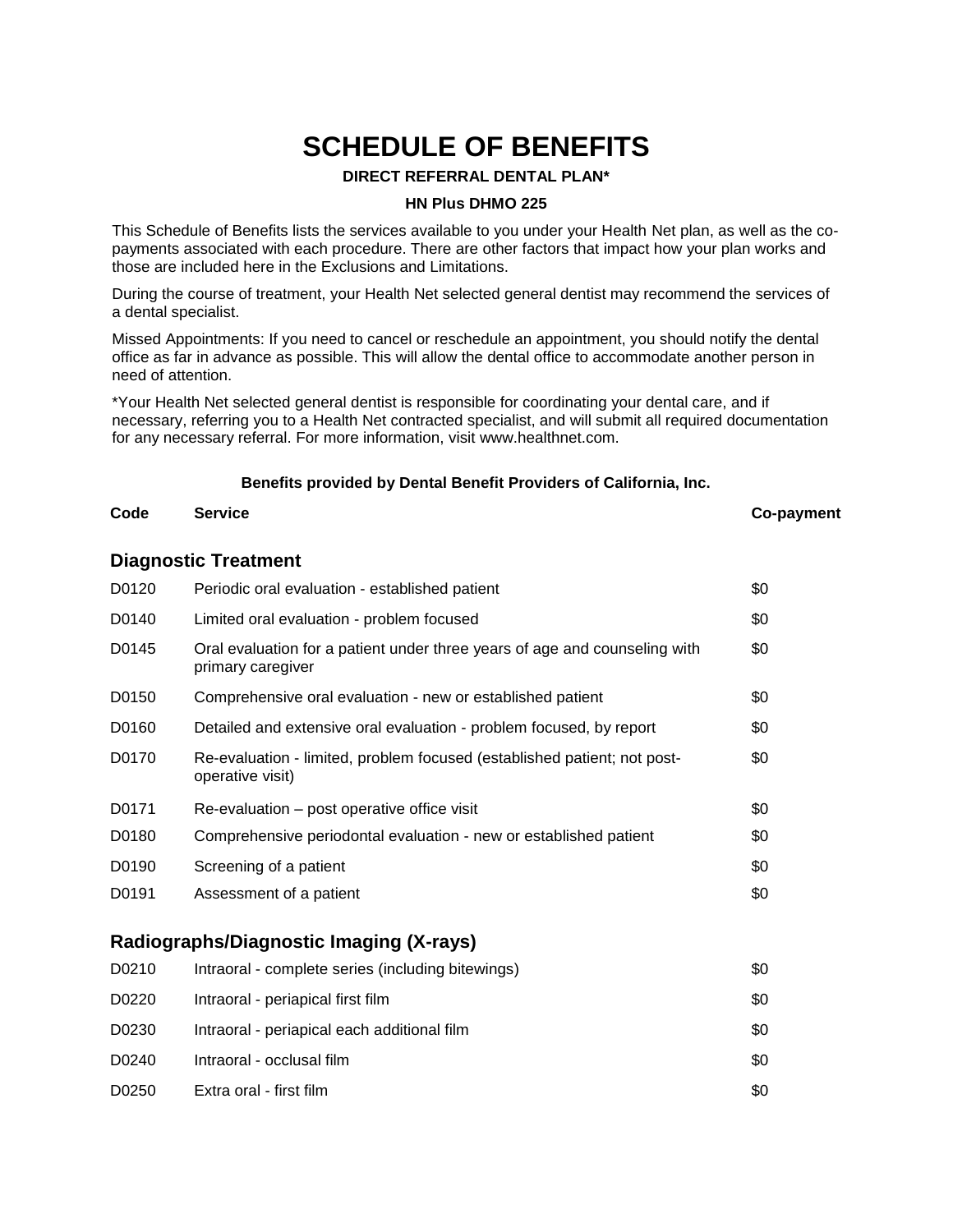| Code  | <b>Service</b>                                       | Co-payment |
|-------|------------------------------------------------------|------------|
| D0251 | Extra oral posterior dental radiographic image       | \$0        |
| D0270 | Bitewing - single film                               | \$0        |
| D0272 | Bitewings - two films                                | \$0        |
| D0273 | Bitewings - three films                              | \$0        |
| D0274 | Bitewings - four films                               | \$0        |
| D0277 | Vertical bitewings - 7 to 8 films                    | \$0        |
| D0330 | Panoramic film                                       | \$0        |
| D0350 | Oral/facial photographic images                      | \$0        |
| D0351 | 3D photographic image                                | \$0        |
| D0391 | Interpretation of diagnostic image by a practitioner | \$0        |

## **Tests and Examinations**

| D0414 | Lab processing of microbial specimen                                                                                                                                            | \$0  |
|-------|---------------------------------------------------------------------------------------------------------------------------------------------------------------------------------|------|
| D0415 | Collection of microorganisms for culture and sensitivity                                                                                                                        | \$0  |
| D0417 | Collection and preparation of saliva sample for laboratory diagnosis                                                                                                            | \$0  |
| D0418 | Analysis of saliva sample                                                                                                                                                       | \$0  |
| D0422 | Collection and preparation of genetic sample material for lab analysis                                                                                                          | \$0  |
| D0423 | Genetic test for susceptibility to disease specimen analysis                                                                                                                    | \$0  |
| D0425 | Caries susceptibility tests                                                                                                                                                     | \$0  |
| D0431 | Adjunctive pre-diagnostic test that aids in detection of mucosal abnormalities<br>including premalignant and malignant lesions, not to include cytology or<br>biopsy procedures | \$50 |
| D0460 | Pulp vitality tests                                                                                                                                                             | \$0  |
| D0470 | Diagnostic casts                                                                                                                                                                | \$0  |
| D0472 | Accession of tissue, gross examination, preparation and transmission of<br>written report                                                                                       | \$0  |
| D0473 | Accession of tissue, gross and microscopic examination, preparation and<br>transmission of written report                                                                       | \$0  |
| D0474 | Accession of tissue, gross and microscopic examination                                                                                                                          | \$0  |
| D0486 | Accession of brush biopsy sample, microscopic exam and preparation                                                                                                              | \$0  |
| D0601 | Caries risk assessment and documentation with low risk finding                                                                                                                  | \$0  |
| D0602 | Caries risk assessment and documentation with moderate risk finding                                                                                                             | \$0  |
| D0603 | Caries risk assessment and documentation with high risk finding                                                                                                                 | \$0  |

DHMO.SOB.HN01.CA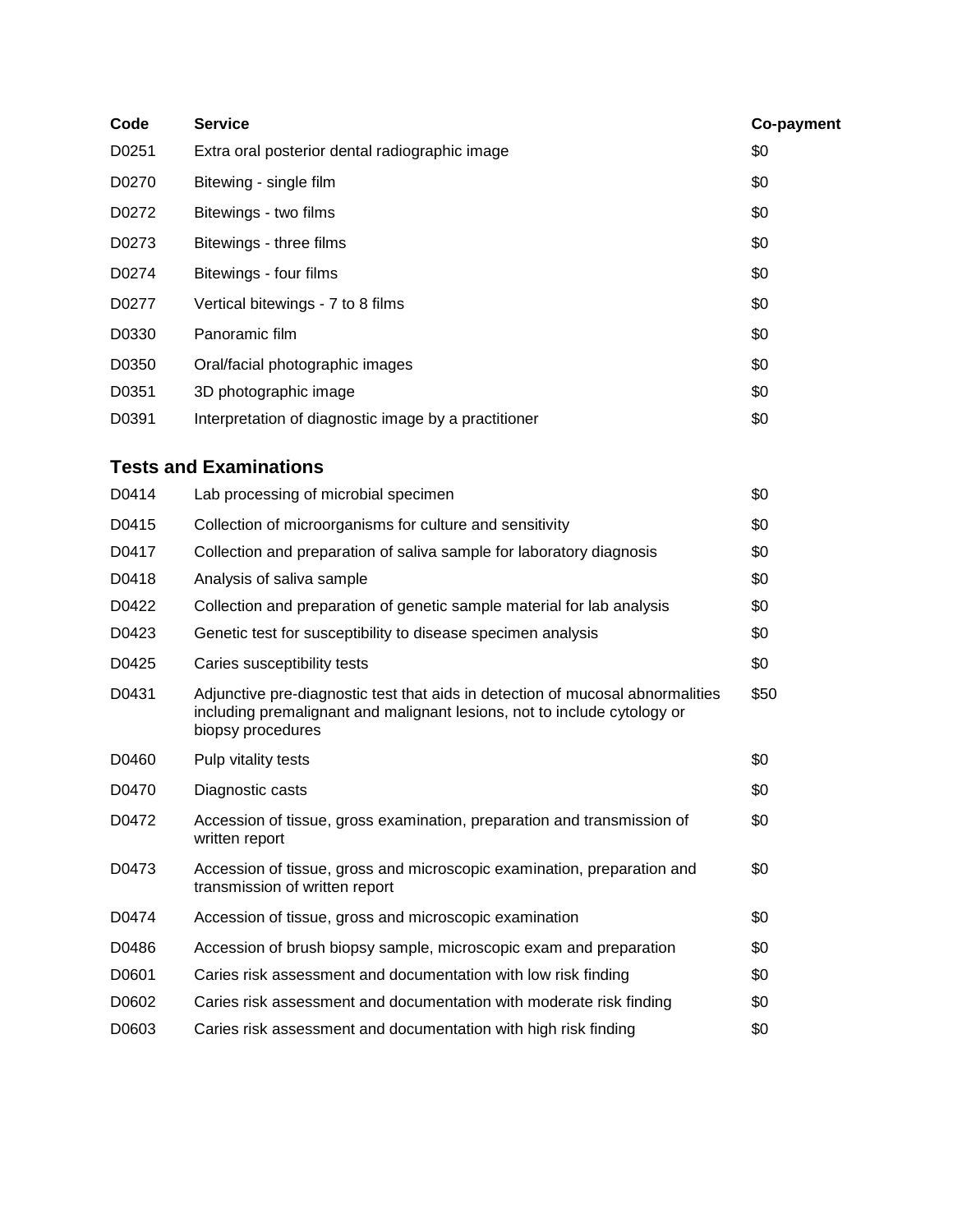### **Code Service Co-payment**

### **Preventive Services**

| D1110             | Prophylaxis - adult                                                                            | \$0  |
|-------------------|------------------------------------------------------------------------------------------------|------|
| D1110             | Additional adult prophylaxis (maximum of 2 additional per year)                                | \$35 |
| D1120             | Prophylaxis - child                                                                            | \$0  |
| D <sub>1120</sub> | Additional child prophylaxis (maximum of 2 additional per year)                                | \$25 |
| D1120             | Prophylaxis - child                                                                            | \$0  |
| D1120             | Additional child prophylaxis (maximum of 2 additional per year)                                | \$25 |
| D <sub>1206</sub> | Topical fluoride varnish; therapeutic application for moderate to high caries<br>risk patients | \$0  |
| D1208             | Topical application of fluoride excluding varnish                                              | \$0  |
| D1310             | Nutritional counseling for control of dental disease                                           | \$0  |
| D <sub>1320</sub> | Tobacco counseling for the control and prevention of oral disease                              | \$0  |
| D <sub>1330</sub> | Oral hygiene instructions                                                                      | \$0  |
| D1351             | Sealant - per tooth                                                                            | \$0  |
| D <sub>1354</sub> | Interim caries arresting medication application                                                | \$0  |
| D1510             | Space maintainer - fixed - unilateral                                                          | \$25 |
| D <sub>1515</sub> | Space maintainer - fixed - bilateral                                                           | \$25 |
| D <sub>1520</sub> | Space maintainer - removable - unilateral                                                      | \$35 |
| D1525             | Space maintainer - removable - bilateral                                                       | \$35 |
| D <sub>1550</sub> | Recementation of space maintainer                                                              | \$15 |
| D1555             | Removal of fixed space maintainer                                                              | \$15 |
| D1575             | Distal shoe space maintainer                                                                   | \$25 |
|                   |                                                                                                |      |

## **Restorative Treatment**

| D2140 | Amalgam - one surface, primary or permanent                                            | \$0 |
|-------|----------------------------------------------------------------------------------------|-----|
| D2150 | Amalgam - two surfaces, primary or permanent                                           | \$0 |
| D2160 | Amalgam - three surfaces, primary or permanent                                         | \$0 |
| D2161 | Amalgam - four or more surfaces, primary or permanent                                  | \$0 |
| D2330 | Resin-based composite - one surface, anterior                                          | \$0 |
| D2331 | Resin-based composite - two surfaces, anterior                                         | \$0 |
| D2332 | Resin-based composite - three surfaces, anterior                                       | \$0 |
| D2335 | Resin-based composite - four or more surfaces or involving incisal angle<br>(anterior) | \$0 |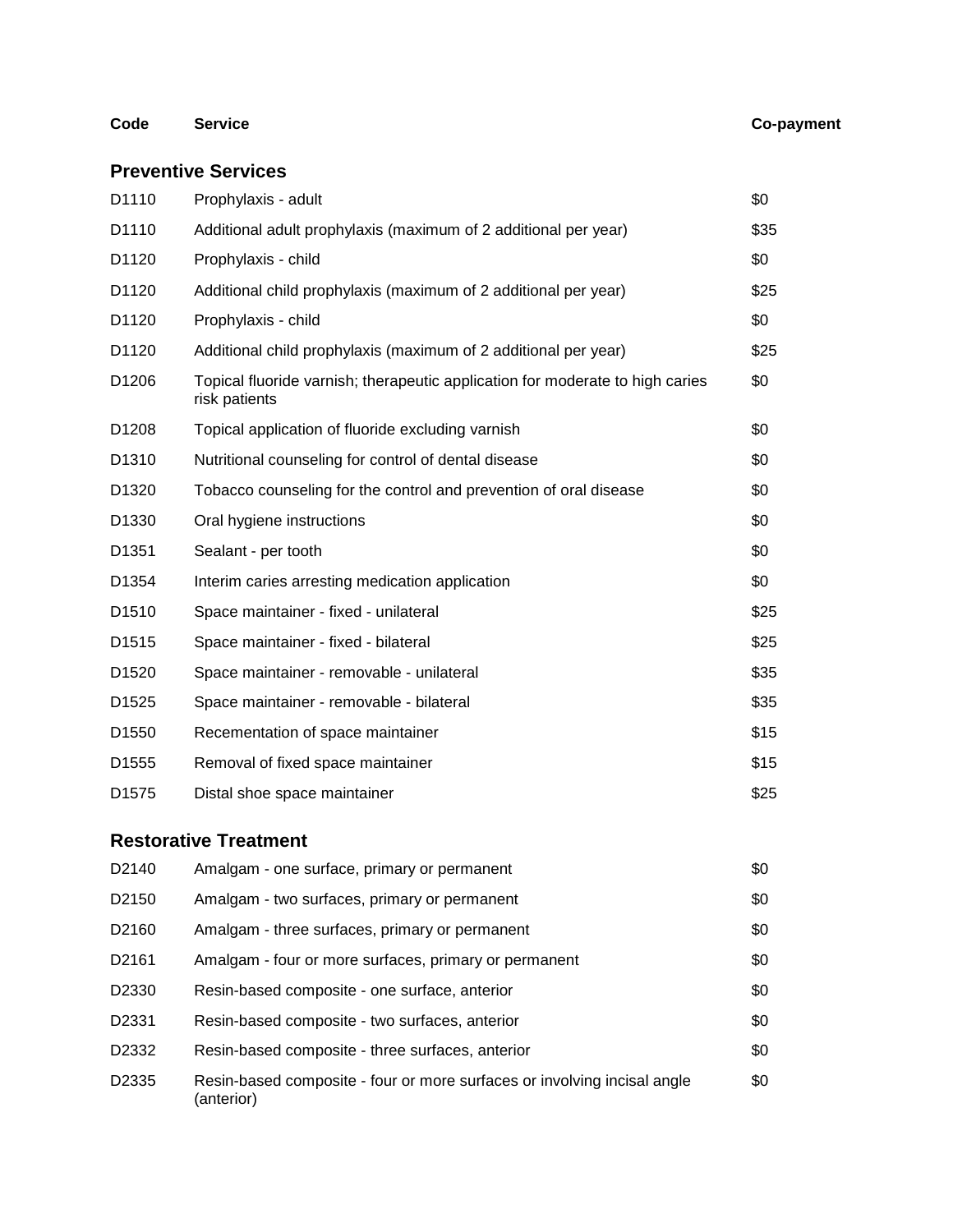| Code  | <b>Service</b>                                           | Co-payment |
|-------|----------------------------------------------------------|------------|
| D2390 | Resin-based composite crown, anterior                    | \$30       |
| D2391 | Resin-based composite - one surface, posterior           | \$30       |
| D2392 | Resin-based composite - two surfaces, posterior          | \$45       |
| D2393 | Resin-based composite - three surfaces, posterior        | \$65       |
| D2394 | Resin-based composite - four or more surfaces, posterior | \$65       |

### **Crowns**

- *An additional charge, not to exceed \$150 per unit, will be applied for any procedure using noble, high noble or titanium metal. There is a \$75 co-payment per crown/bridge unit in addition to regular co-payments for porcelain on molars.*
- *Cases involving seven (7) or more crowns and/or fixed bridge units in the same treatment plan require an additional \$125 co-payment per unit in addition to co-payment for each crown/ bridge unit.*

| D <sub>2510</sub> | Inlay - metallic - one surface                          | \$185 |
|-------------------|---------------------------------------------------------|-------|
| D2520             | Inlay - metallic - two surfaces                         | \$185 |
| D2530             | Inlay - metallic - three or more surfaces               | \$185 |
| D2542             | Onlay - metallic - two surfaces                         | \$225 |
| D <sub>2543</sub> | Onlay - metallic - three surfaces                       | \$225 |
| D <sub>2544</sub> | Onlay - metallic - four or more surfaces                | \$225 |
| D2610             | Inlay - porcelain/ceramic - one surface                 | \$225 |
| D <sub>2620</sub> | Inlay - porcelain/ceramic - two surfaces                | \$225 |
| D2630             | Inlay - porcelain/ceramic - three or more surfaces      | \$225 |
| D2642             | Onlay - porcelain/ceramic - two surfaces                | \$225 |
| D <sub>2643</sub> | Onlay - porcelain/ceramic - three surfaces              | \$225 |
| D2644             | Onlay - porcelain/ceramic - four or more surfaces       | \$225 |
| D <sub>2650</sub> | Inlay - resin-based composite - one surface             | \$225 |
| D2651             | Inlay - resin-based composite - two surfaces            | \$225 |
| D2652             | Inlay - resin-based composite - three or more surfaces  | \$225 |
| D <sub>2662</sub> | Onlay - resin-based composite - two surfaces            | \$225 |
| D2663             | Onlay - resin-based composite - three surfaces          | \$225 |
| D2664             | Onlay - resin-based composite - four or more surfaces   | \$225 |
| D <sub>2710</sub> | Crown - resin-based composite (indirect)                | \$225 |
| D2712             | Crown - 3/4 resin-based composite (indirect)            | \$225 |
| D2720             | Crown - resin with high noble metal<br>DHMO.SOB.HN01.CA | \$225 |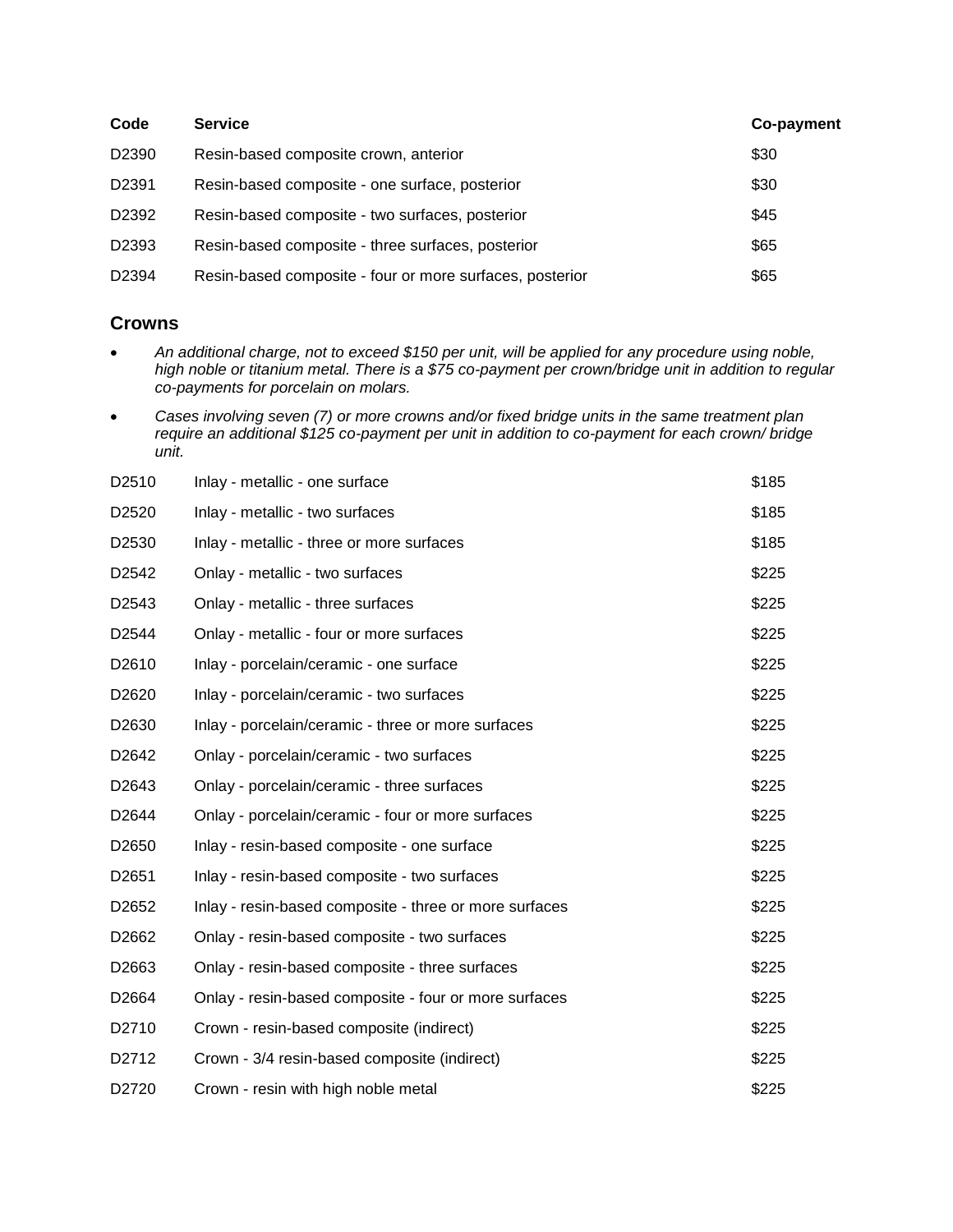| Code              | <b>Service</b>                                            | Co-payment |
|-------------------|-----------------------------------------------------------|------------|
| D2721             | Crown - resin with predominantly base metal               | \$225      |
| D2722             | Crown - resin with noble metal                            | \$225      |
| D2740             | Crown - porcelain/ceramic substrate                       | \$225      |
| D <sub>2750</sub> | Crown - porcelain fused to high noble metal               | \$225      |
| D2751             | Crown - porcelain fused to predominantly base metal       | \$225      |
| D2752             | Crown - porcelain fused to noble metal                    | \$225      |
| D2780             | Crown - 3/4 cast high noble metal                         | \$225      |
| D2781             | Crown - 3/4 cast predominantly base metal                 | \$225      |
| D2782             | Crown - 3/4 cast noble metal                              | \$225      |
| D2783             | Crown - 3/4 porcelain/ceramic                             | \$225      |
| D2790             | Crown - full cast high noble metal                        | \$225      |
| D2791             | Crown - full cast predominantly base metal                | \$225      |
| D2792             | Crown - full cast noble metal                             | \$225      |
| D2794             | Crown - titanium                                          | \$225      |
| D2799             | Provisional crown                                         | \$0        |
| D <sub>2910</sub> | Recement inlay, onlay, or partial coverage restoration    | \$0        |
| D <sub>2915</sub> | Recement cast or prefabricated post and core              | \$0        |
| D <sub>2920</sub> | Recement crown                                            | \$0        |
| D <sub>2921</sub> | Reattachment of tooth fragment, incisal edge or cusp      | \$0        |
| D <sub>2930</sub> | Prefabricated stainless steel crown - primary tooth       | \$25       |
| D <sub>2931</sub> | Prefabricated stainless steel crown - permanent tooth     | \$25       |
| D2932             | Prefabricated resin crown                                 | \$45       |
| D2933             | Prefabricated stainless steel crown with resin window     | \$45       |
| D2940             | Sedative filling                                          | \$0        |
| D2950             | Core buildup, including any pins                          | \$70       |
| D2951             | Pin retention - per tooth, in addition to restoration     | \$10       |
| D2952             | Post and core in addition to crown, indirectly fabricated | \$50       |
| D2953             | Each additional indirectly fabricated post - same tooth   | \$50       |
| D2954             | Prefabricated post and core in addition to crown          | \$30       |
| D <sub>2955</sub> | Post removal (not in conjunction with endodontic therapy) | \$10       |
| D2957             | Each additional prefabricated post - same tooth           | \$30       |
| D2960             | Labial veneer (resin laminate) - chairside                | \$250      |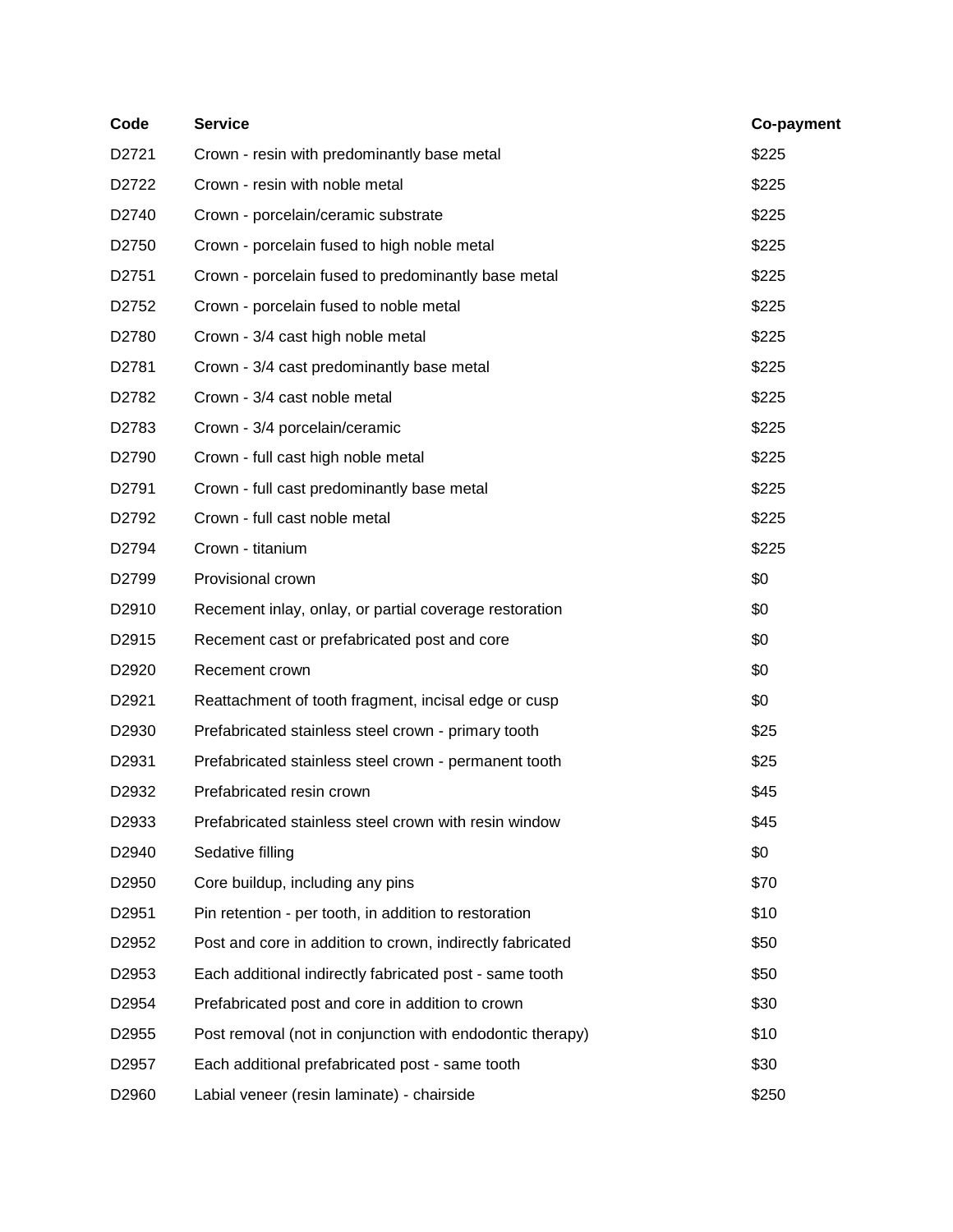| Code               | <b>Service</b>                                                                                                                                                 | Co-payment |
|--------------------|----------------------------------------------------------------------------------------------------------------------------------------------------------------|------------|
| D2961              | Labial veneer (resin laminate) - laboratory                                                                                                                    | \$300      |
| D2962              | Labial veneer (porcelain laminate) - laboratory                                                                                                                | \$350      |
| D2971              | Additional procedures to construct new crown under existing partial denture<br>framework                                                                       | \$50       |
| D <sub>2980</sub>  | Crown repair, by report                                                                                                                                        | \$0        |
| D <sub>2981</sub>  | Inlay repair necessitated by restorative material failure                                                                                                      | \$0        |
| D2982              | Onlay repair necessitated by restorative material failure                                                                                                      | \$0        |
| D <sub>2983</sub>  | Veneer repair necessitated by restorative material failure                                                                                                     | \$350      |
| D2990              | Resin infiltration of incipient smooth surface lesions                                                                                                         | \$0        |
| <b>Endodontics</b> |                                                                                                                                                                |            |
|                    | All procedures exclude final restoration.                                                                                                                      |            |
| D3110              | Pulp cap - direct (excluding final restoration)                                                                                                                | \$0        |
| D3120              | Pulp cap - indirect (excluding final restoration)                                                                                                              | \$0        |
| D3220              | Therapeutic pulpotomy (excluding final restoration) - removal of pulp coronal<br>to the dentinocemental junction and application of medicament                 | \$30       |
| D3221              | Pulpal debridement, primary and permanent teeth                                                                                                                | \$55       |
| D3230              | Pulpal therapy - anterior, primary tooth (excluding final restoration)                                                                                         | \$40       |
| D3240              | Pulpal therapy - posterior, primary tooth (excluding final restoration)                                                                                        | \$40       |
| D3310              | Anterior (excluding final restoration)                                                                                                                         | \$80       |
| D3320              | Bicuspid (excluding final restoration)                                                                                                                         | \$125      |
| D3330              | Molar (excluding final restoration)                                                                                                                            | \$210      |
| D3331              | Treatment of root canal obstruction; non-surgical access                                                                                                       | \$85       |
| D3332              | Incomplete endodontic therapy; inoperable, unrestorable or fractured tooth                                                                                     | \$70       |
| D3333              | Internal root repair of perforation defects                                                                                                                    | \$85       |
| D3346              | Retreatment of previous root canal therapy - anterior                                                                                                          | \$135      |
| D3347              | Retreatment of previous root canal therapy - bicuspid                                                                                                          | \$175      |
| D3348              | Retreatment of previous root canal therapy - molar                                                                                                             | \$275      |
| D3351              | Apexification/recalcification - initial visit (apical closure/calcific repair of<br>perforations, root resorption, etc.)                                       | \$70       |
| D3352              | Apexification/recalcification - interim medication replacement (apical<br>closure/calcific repair of perforations, root resorption, etc.)                      | \$70       |
| D3353              | Apexification/recalcification - final visit (includes completed root canal therapy<br>- apical closure/calcific repair of perforations, root resorption, etc.) | \$70       |

DHMO.SOB.HN01.CA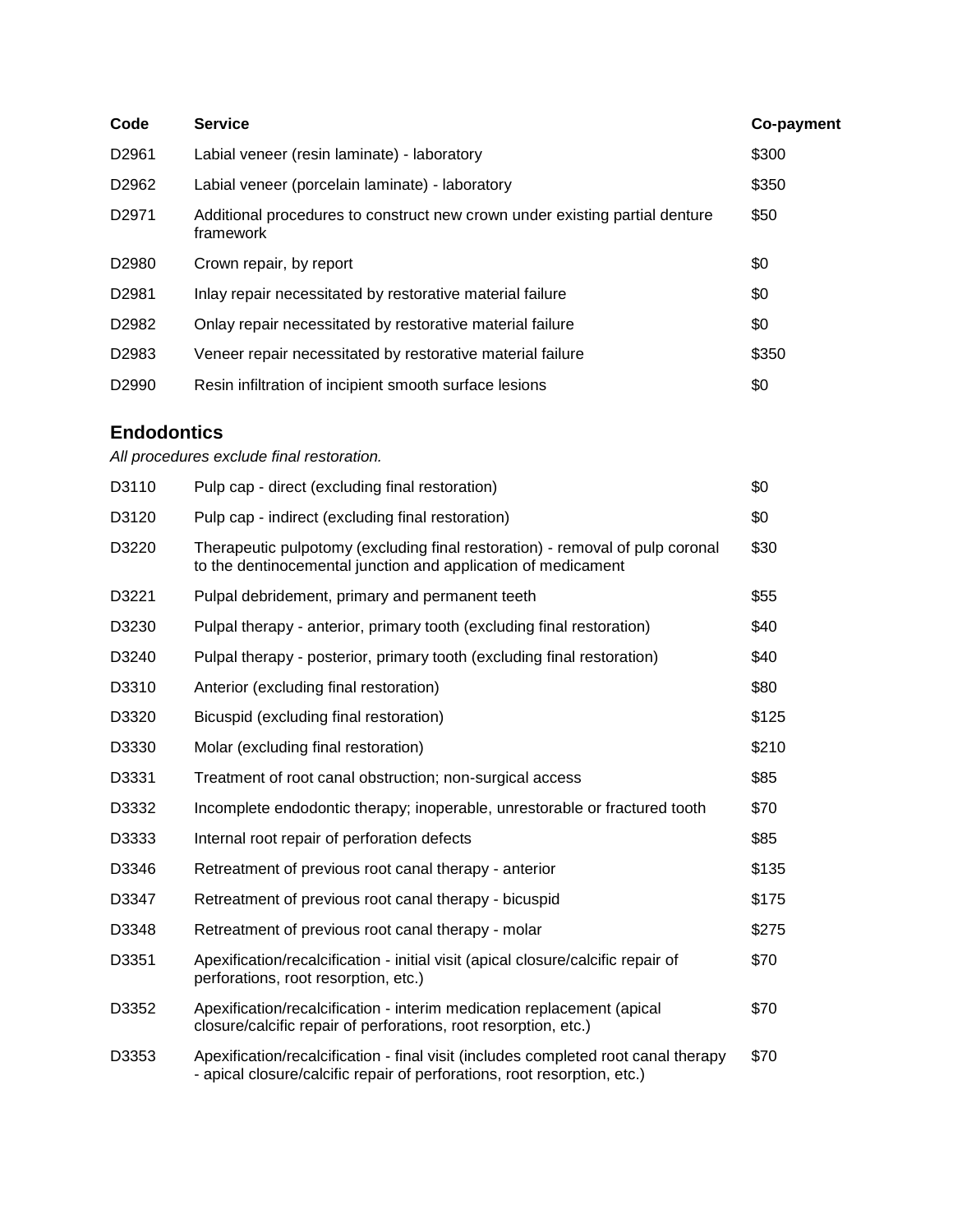| Code                | <b>Service</b>                                                                                                             | Co-payment |
|---------------------|----------------------------------------------------------------------------------------------------------------------------|------------|
| D3355               | Pulpal regeneration - initial visit                                                                                        | \$70       |
| D3356               | Pulpal regeneration - interim medicament replacement                                                                       | \$70       |
| D3357               | Pulpal regeneration - completion of treatment                                                                              | \$70       |
| D3410               | Apicoectomy/periradicular surgery - anterior                                                                               | \$95       |
| D3421               | Apicoectomy/periradicular surgery - bicuspid (first root)                                                                  | \$95       |
| D3425               | Apicoectomy/periradicular surgery - molar (first root)                                                                     | \$95       |
| D3426               | Apicoectomy/periradicular surgery (each additional root)                                                                   | \$60       |
| D3427               | Periradicular surgery without apicoectomy                                                                                  | \$60       |
| D3430               | Retrograde filling - per root                                                                                              | \$40       |
| D3450               | Root amputation - per root                                                                                                 | \$95       |
| D3910               | Surgical procedure for isolation of tooth with rubber dam                                                                  | \$19       |
| D3920               | Hemi section (including any root removal), not including root canal therapy                                                | \$90       |
| D3950               | Canal preparation and fitting of preformed dowel or post                                                                   | \$15       |
| <b>Periodontics</b> |                                                                                                                            |            |
| D4210               | Gingivectomy or gingivoplasty - four or more contiguous teeth or bounded<br>teeth spaces per quadrant                      | \$110      |
| D4211               | Gingivectomy or gingivoplasty - one to three contiguous teeth or bounded<br>teeth spaces per quadrant                      | \$83       |
| D4212               | Gingivectomy or gingivoplasty to allow access for restorative procedure                                                    | \$19       |
| D4240               | Gingival flap procedure, including root planing - four or more contiguous teeth<br>or bounded teeth spaces per quadrant    | \$150      |
| D4241               | Gingival flap procedure, including root planing - one to three contiguous teeth<br>or bounded teeth spaces per quadrant    | \$113      |
| D4245               | Apically positioned flap                                                                                                   | \$165      |
| D4249               | Clinical crown lengthening - hard tissue                                                                                   | \$120      |
| D4260               | Osseous surgery (including flap entry and closure) - four or more contiguous<br>teeth or bounded teeth spaces per quadrant | \$295      |
| D4261               | Osseous surgery (including flap entry and closure) - one to three contiguous<br>teeth or bounded teeth spaces per quadrant | \$210      |
| D4263               | Bone replacement graft - first site in quadrant                                                                            | \$180      |
| D4264               | Bone replacement graft - each additional site in quadrant                                                                  | \$95       |
| D4265               | Biologic materials to aid in soft and osseous tissue regeneration                                                          | \$95       |
| D4266               | Guided tissue regeneration - resorbable barrier, per site                                                                  | \$215      |
| D4267               | Guided tissue regeneration - nonresorbable barrier, per site (includes                                                     | \$255      |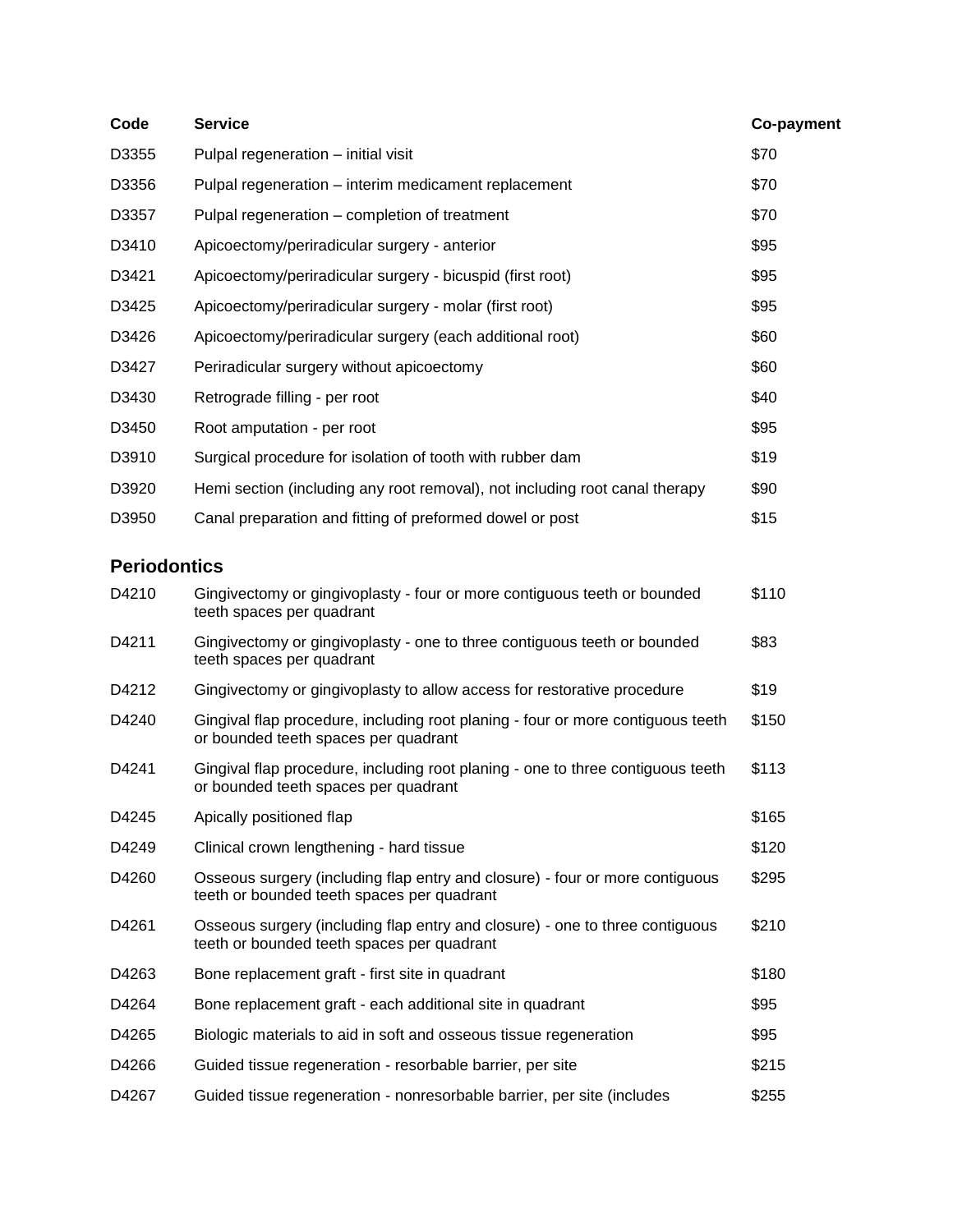| Code  | <b>Service</b>                                                                                                                       | Co-payment |
|-------|--------------------------------------------------------------------------------------------------------------------------------------|------------|
|       | membrane removal)                                                                                                                    |            |
| D4270 | Pedicle soft tissue graft procedure                                                                                                  | \$245      |
| D4273 | Sub epithelial connective tissue graft procedures, per tooth                                                                         | \$75       |
| D4274 | Distal or proximal wedge procedure (when not performed in conjunction with<br>surgical procedures in the same anatomical area)       | \$70       |
| D4275 | Soft tissue allograft                                                                                                                | \$380      |
| D4277 | Free soft tissue graft procedure ea. additional contiguous tooth                                                                     | \$245      |
| D4278 | Free soft tissue graft procedure ea. additional                                                                                      | \$0        |
| D4283 | Autogenous connective tissue graft ea. additional contiguous tooth                                                                   | \$75       |
| D4285 | Non-autogenous connective tissue graft                                                                                               | \$380      |
| D4320 | Provisional splinting - intracoronal                                                                                                 | \$95       |
| D4321 | Provisional splinting - extracoronal                                                                                                 | \$85       |
| D4341 | Periodontal scaling and root planing - four or more teeth per quadrant                                                               | \$40       |
| D4342 | Periodontal scaling and root planing - one to three teeth per quadrant                                                               | \$30       |
| D4346 | Scaling in presence of generalized gingival inflammation, full mouth                                                                 | \$55       |
| D4355 | Full mouth debridement to enable comprehensive evaluation and diagnosis                                                              | \$40       |
| D4381 | Localized delivery of antimicrobial agents via a controlled release vehicle into<br>diseased crevicular tissue, per tooth, by report | \$60       |
| D4910 | Periodontal maintenance                                                                                                              | \$30       |
| D4910 | Additional periodontal maintenance procedures (beyond 2 per 12 months)                                                               | \$55       |
| D4921 | Gingival irrigation - per quadrant                                                                                                   | \$0        |
| D4999 | Periodontal charting for planning treatment of periodontal disease                                                                   | \$0        |
| D4999 | Periodontal hygiene instruction                                                                                                      | \$0        |
|       |                                                                                                                                      |            |

### **Removable Prosthodontics**

*Includes up to 3 adjustments within 6 months of delivery.*

| D5110              | Complete denture - maxillary                                                                    | \$260 |
|--------------------|-------------------------------------------------------------------------------------------------|-------|
| D5120              | Complete denture - mandibular                                                                   | \$260 |
| D5130              | Immediate denture - maxillary                                                                   | \$240 |
| D <sub>5</sub> 140 | Immediate denture - mandibular                                                                  | \$240 |
| D5211              | Maxillary partial denture - resin base (including any conventional clasps, rests<br>and teeth)  | \$240 |
| D <sub>5212</sub>  | Mandibular partial denture - resin base (including any conventional clasps,<br>rests and teeth) | \$240 |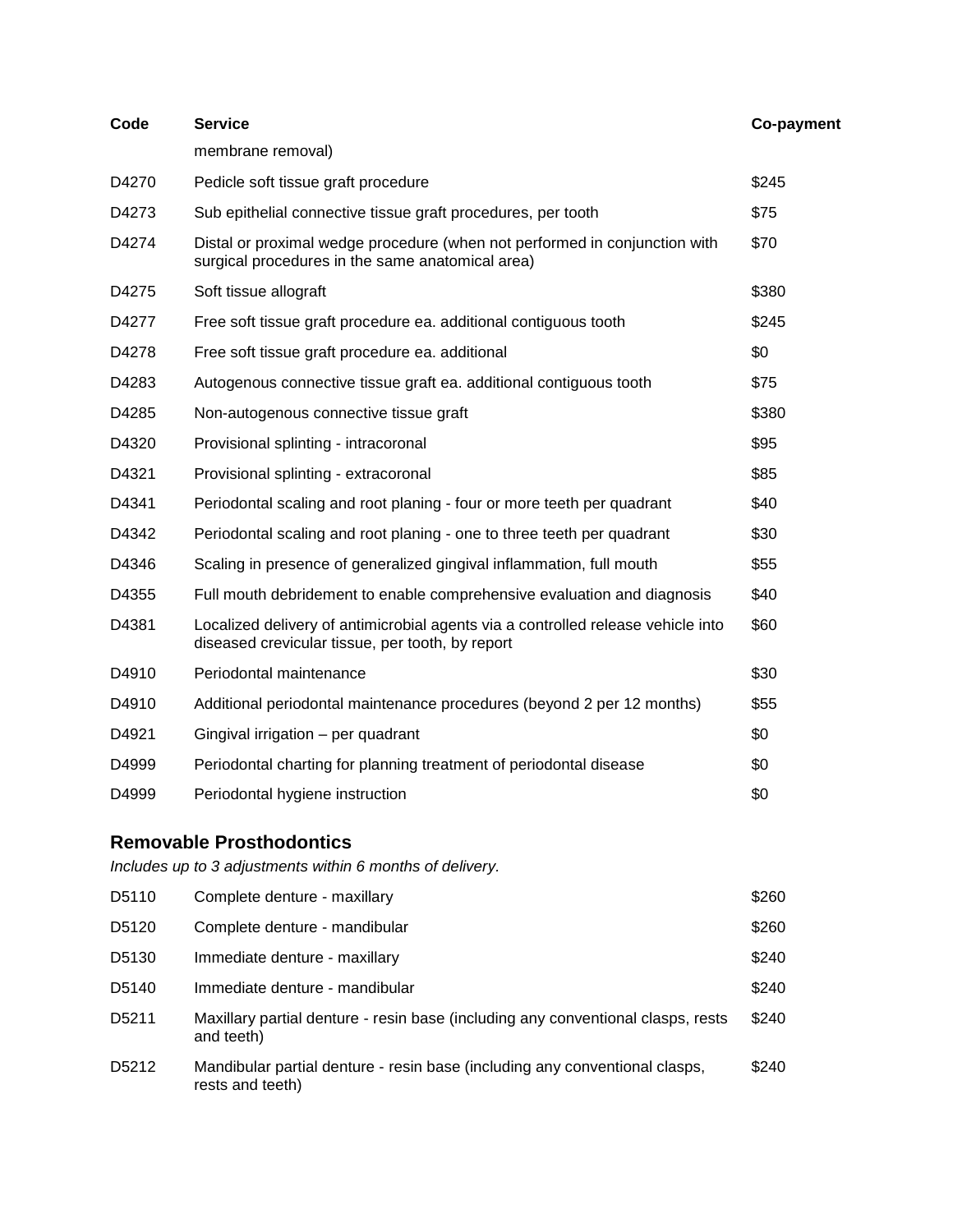| Code              | <b>Service</b>                                                                                                                     | Co-payment |
|-------------------|------------------------------------------------------------------------------------------------------------------------------------|------------|
| D5213             | Maxillary partial denture - cast metal framework with resin denture bases<br>(including any conventional clasps, rests and teeth)  | \$260      |
| D5214             | Mandibular partial denture - cast metal framework with resin denture bases<br>(including any conventional clasps, rests and teeth) | \$260      |
| D <sub>5221</sub> | Immediate maxillary partial denture - resin base                                                                                   | \$60       |
| D5222             | Immediate mandibular partial denture - resin base                                                                                  | \$60       |
| D5223             | Immediate maxillary partial denture - cast mental framework                                                                        | \$60       |
| D5224             | Immediate mandibular partial denture - cast metal framework                                                                        | \$60       |
| D5225             | Maxillary partial denture - flexible base (including any clasps, rests and teeth)                                                  | \$365      |
| D5226             | Mandibular partial denture - flexible base (including any clasps, rests and<br>teeth)                                              | \$365      |
| D5281             | Removable unilateral partial denture - one piece cast metal (including clasps<br>and teeth)                                        | \$250      |
| D5410             | Adjust complete denture - maxillary                                                                                                | \$10       |
| D5411             | Adjust complete denture - mandibular                                                                                               | \$10       |
| D5421             | Adjust partial denture - maxillary                                                                                                 | \$10       |
| D5422             | Adjust partial denture - mandibular                                                                                                | \$10       |
| D5510             | Repair broken complete denture base                                                                                                | \$30       |
| D5520             | Replace missing or broken teeth - complete denture (each tooth)                                                                    | \$30       |
| D5610             | Repair resin denture base                                                                                                          | \$30       |
| D5620             | Repair cast framework                                                                                                              | \$30       |
| D5630             | Repair or replace broken clasp                                                                                                     | \$35       |
| D5640             | Replace broken teeth - per tooth                                                                                                   | \$30       |
| D5650             | Add tooth to existing partial denture                                                                                              | \$30       |
| D5660             | Add clasp to existing partial denture                                                                                              | \$35       |
| D5670             | Replace all teeth and acrylic on cast metal framework (maxillary)                                                                  | \$165      |
| D5671             | Replace all teeth and acrylic on cast metal framework (mandibular)                                                                 | \$165      |
| D5710             | Rebase complete maxillary denture                                                                                                  | \$60       |
| D5711             | Rebase complete mandibular denture                                                                                                 | \$60       |
| D5720             | Rebase maxillary partial denture                                                                                                   | \$60       |
| D5721             | Rebase mandibular partial denture                                                                                                  | \$60       |
| D5730             | Reline complete maxillary denture (chairside)                                                                                      | \$35       |
| D5731             | Reline complete mandibular denture (chairside)                                                                                     | \$35       |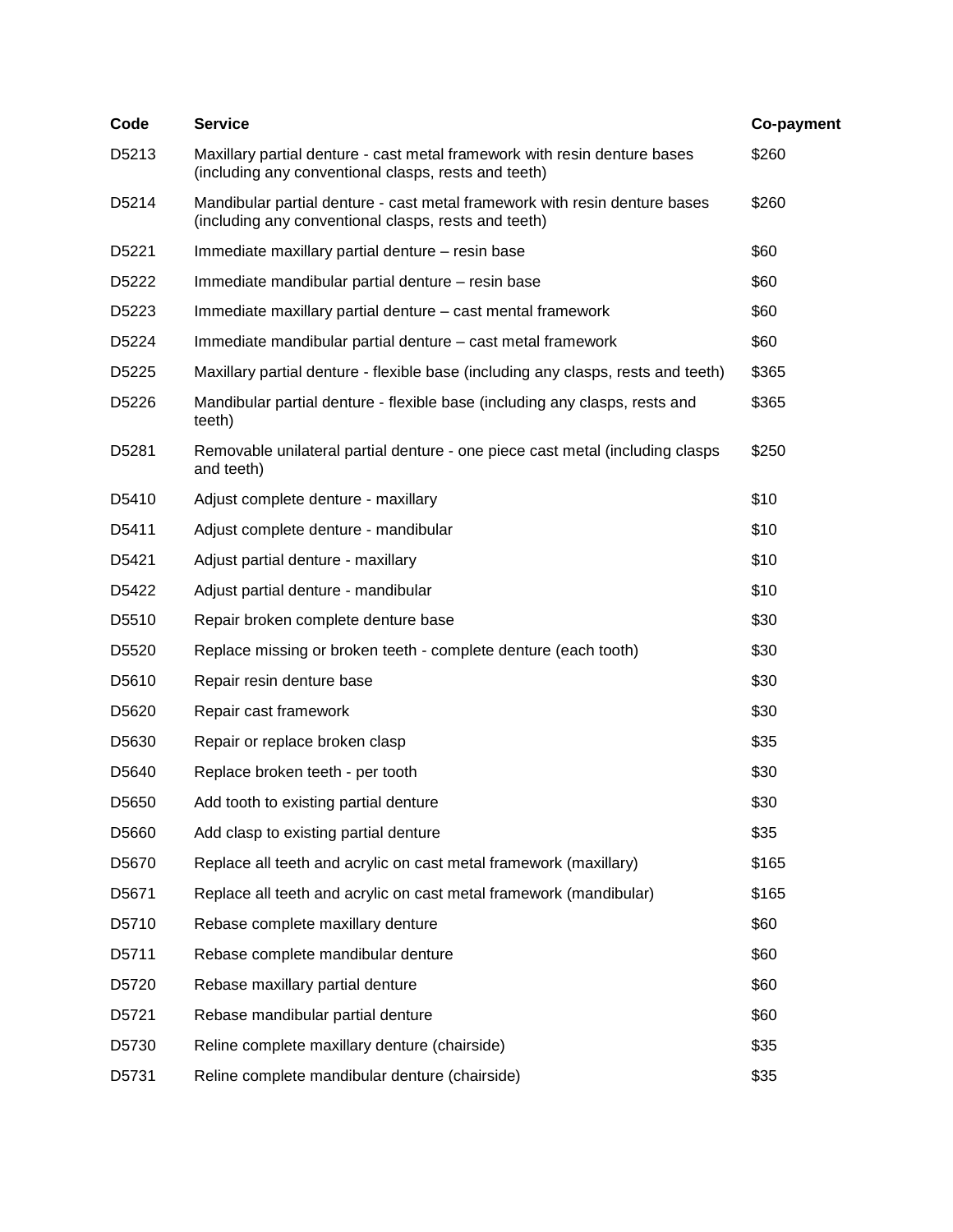| Code                    | <b>Service</b>                                                                  | Co-payment |
|-------------------------|---------------------------------------------------------------------------------|------------|
| D5740                   | Reline maxillary partial denture (chairside)                                    | \$35       |
| D5741                   | Reline mandibular partial denture (chairside)                                   | \$35       |
| D5750                   | Reline complete maxillary denture (laboratory)                                  | \$60       |
| D5751                   | Reline complete mandibular denture (laboratory)                                 | \$60       |
| D5760                   | Reline maxillary partial denture (laboratory)                                   | \$60       |
| D5761                   | Reline mandibular partial denture (laboratory)                                  | \$60       |
| D5810                   | Interim complete denture (maxillary)                                            | \$230      |
| D5811                   | Interim complete denture (mandibular)                                           | \$230      |
| D5820                   | Interim partial denture (maxillary)                                             | \$60       |
| D5821                   | Interim partial denture (mandibular)                                            |            |
| D5850                   | Tissue conditioning, maxillary                                                  | \$20       |
| D <sub>5851</sub>       | Tissue conditioning, mandibular                                                 | \$20       |
| D5862                   | Precision attachment, by report                                                 | \$160      |
| D5863                   | Over denture - complete maxillary                                               | \$260      |
| D5864                   | Over denture - partial maxillary                                                | \$260      |
| D5865                   | Over denture - complete mandibular                                              | \$260      |
| D5866                   | Over denture - partial mandibular                                               | \$260      |
| <b>Implant Services</b> |                                                                                 |            |
| D6010                   | Surgical placement of implant body - endosteal implant                          | \$1950     |
| D6013                   | Surgical placement of mini-implant                                              | \$1950     |
| D6052                   | Semi-precision attachment abutment                                              | \$368      |
| D6055                   | Connecting bar - implant supported or abutment supported                        | \$540      |
| D6056                   | Prefabricated abutment - includes modification and placement                    | \$368      |
| D6057                   | Custom fabricated abutment - includes placement                                 | \$610      |
| D6058                   | Abutment supported porcelain/ceramic crown                                      | \$1050     |
| D6059                   | Abutment supported porcelain fused to metal crown (high noble metal)            | \$915      |
| D6060                   | Abutment supported porcelain fused to metal crown (predominately base<br>metal) | \$1050     |
| D6061                   | Abutment supported porcelain fused to metal crown (noble metal)                 | \$946      |
| D6062                   | Abutment supported cast metal crown (high noble metal)                          | \$981      |
| D6063                   | Abutment supported cast metal crown (predominately base metal)                  | \$854      |
| D6064                   | Abutment supported cast metal crown (noble metal)                               | \$1168     |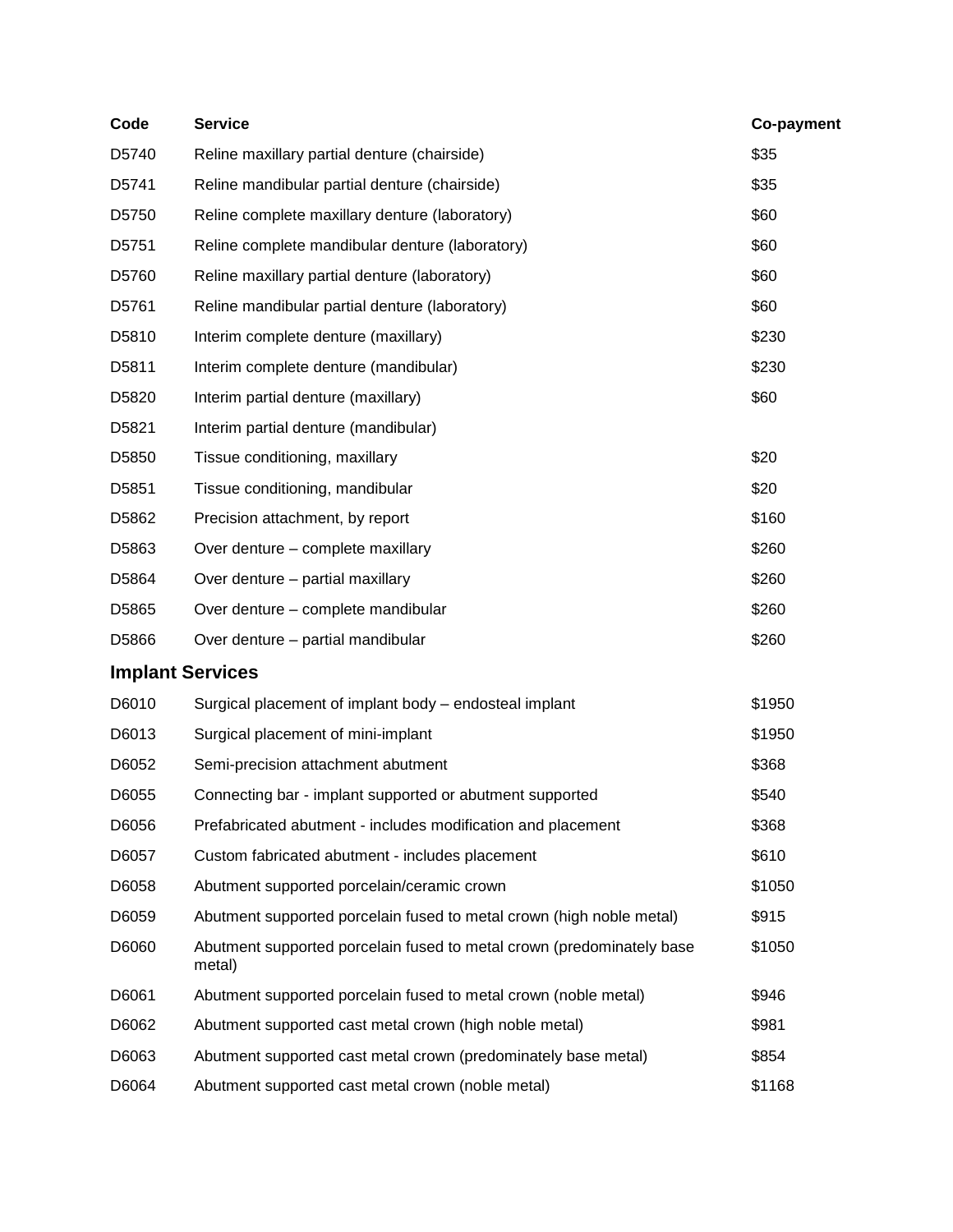| Code  | <b>Service</b>                                                                                                                | Co-payment |
|-------|-------------------------------------------------------------------------------------------------------------------------------|------------|
| D6065 | Implant supported porcelain/ceramic crown                                                                                     | \$1144     |
| D6066 | Implant supported porcelain fused to metal crown                                                                              | \$1083     |
| D6067 | Implanted supported metal crown                                                                                               | \$962      |
| D6068 | Abutment supported retainer for porcelain/ceramic FPD                                                                         | \$1026     |
| D6069 | Abutment supported retainer for porcelain fused to metal FPD                                                                  | \$1050     |
| D6070 | Abutment supported retainer for porcelain fused to metal FPD (predominately<br>base                                           | \$965      |
| D6071 | Abutment supported retainer for porcelain fused to metal FPD (noble metal)                                                    | \$984      |
| D6072 | Abutment supported retainer for cast metal FPD (high noble metal)                                                             | \$997      |
| D6073 | Abutment supported retainer for cast metal FPD (predominately base metal)                                                     | \$910      |
| D6074 | Abutment supported retainer for cast metal FPD (noble metal)                                                                  | \$967      |
| D6075 | Implant supported retainer for ceramic FPD                                                                                    | \$1018     |
| D6076 | Implant supported retainer for porcelain fused to metal FPD (titanium, titanium<br>alloy, high noble meta)                    | \$992      |
| D6077 | Implant supported retainer for case metal FPD (titanium, titanium alloy, high<br>noble metal)                                 | \$962      |
| D6080 | Implant maintenance procedures when prostheses are removed and<br>reinserted, including cleansing of prostheses and abutments | \$55       |
| D6081 | Scaling and debridement in presence of inflammation                                                                           | \$57       |
| D6085 | Provisional implant crown                                                                                                     | \$0        |
| D6090 | Repair implant supported prosthesis, by report                                                                                | \$135      |
| D6091 | Replacement of semi-precision or precision attachment(male or female<br>component) of implant/abutment supported prosthesis   | \$410      |
| D6092 | Recement implant/abutment supported crown                                                                                     | \$79       |
| D6093 | Recement implant/abutment supported fixed partial denture                                                                     | \$124      |
| D6094 | Abutment supported crown - titanium                                                                                           | \$810      |
| D6095 | Repair implant abutment, by report                                                                                            | \$55       |
| D6100 | Implant removal, by report                                                                                                    | \$600      |
| D6101 | Debridement of a periimplant defect and surface cleaning of exposed implant<br>surfaces, including flap entry and closure     | \$57       |
| D6102 | Debridement and osseous contouring of a periimplant defect; includes surface<br>cleaning of exposed implant surfaces          | \$190      |
| D6103 | Bone graft for repair of periimplant defect not include flap entry and closure                                                | \$350      |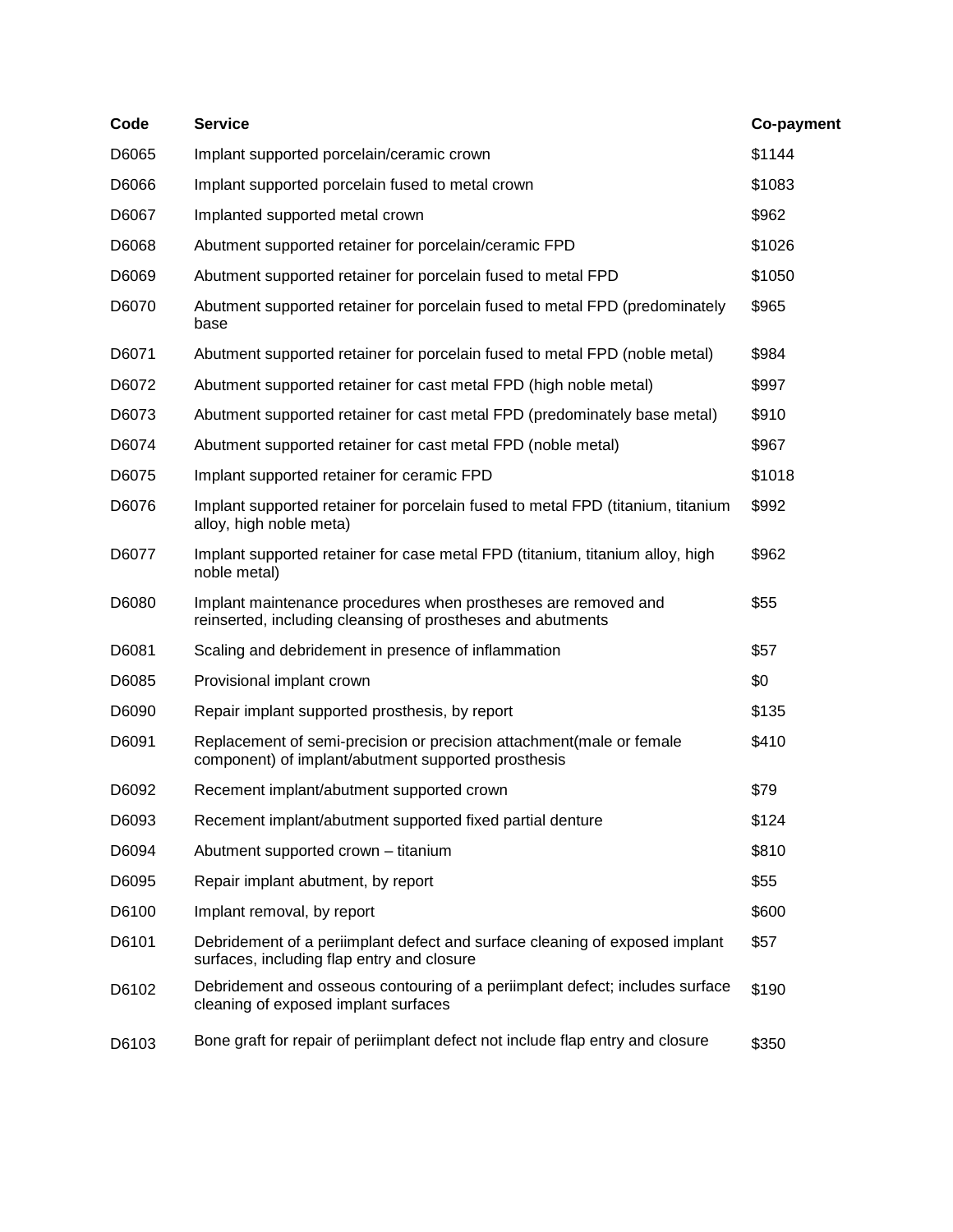| Code  | <b>Service</b>                                                                             | <b>Co-payment</b> |
|-------|--------------------------------------------------------------------------------------------|-------------------|
| D6110 | Implant/abutment supported removable denture for edentulous arch -<br>maxillary            | \$925             |
| D6111 | Implant/abutment supported removable denture for edentulous arch –<br>mandibular           | \$925             |
| D6112 | Implant/abutment supported removable denture for partially edentulous arch -<br>maxillary  | \$925             |
| D6113 | Implant/abutment supported removable denture for partially edentulous arch -<br>mandibular | \$925             |
| D6190 | Radiographic/surgical implant index, by report                                             | \$265             |
| D6194 | Abutment supported retainer crown for FPD – titanium                                       | \$835             |

### **Crowns/Fixed Bridges - Per Unit**

- *An additional charge, not to exceed \$150 per unit, will be applied for any procedure using noble, high noble or titanium metal. There is a \$75 co-payment per crown/bridge unit in addition to regular co-payments for porcelain on molars.*
- *Cases involving seven (7) or more crowns and/or fixed bridge units in the same treatment plan require an additional \$125 co-payment per unit in addition to co-payment for each crown/bridge unit.*

| D6210 | Pontic - cast high noble metal                          | \$225 |
|-------|---------------------------------------------------------|-------|
| D6211 | Pontic - cast predominantly base metal                  | \$225 |
| D6212 | Pontic - cast noble metal                               | \$225 |
| D6214 | Pontic - titanium                                       | \$225 |
| D6240 | Pontic - porcelain fused to high noble metal            | \$225 |
| D6241 | Pontic - porcelain fused to predominantly base metal    | \$225 |
| D6242 | Pontic - porcelain fused to noble metal                 | \$225 |
| D6245 | Pontic - porcelain/ceramic                              | \$245 |
| D6250 | Pontic - resin with high noble metal                    | \$225 |
| D6251 | Pontic - resin with predominantly base metal            | \$225 |
| D6252 | Pontic - resin with noble metal                         | \$225 |
| D6253 | Provisional pontic                                      | \$0   |
| D6545 | Retainer - cast metal for resin bonded fixed prosthesis | \$150 |
| D6549 | Resin retainer – for resin bonded fixed prosthesis      | \$150 |
| D6600 | Inlay - porcelain/ceramic, two surfaces                 | \$225 |
| D6601 | Inlay - porcelain/ceramic, three or more surfaces       | \$225 |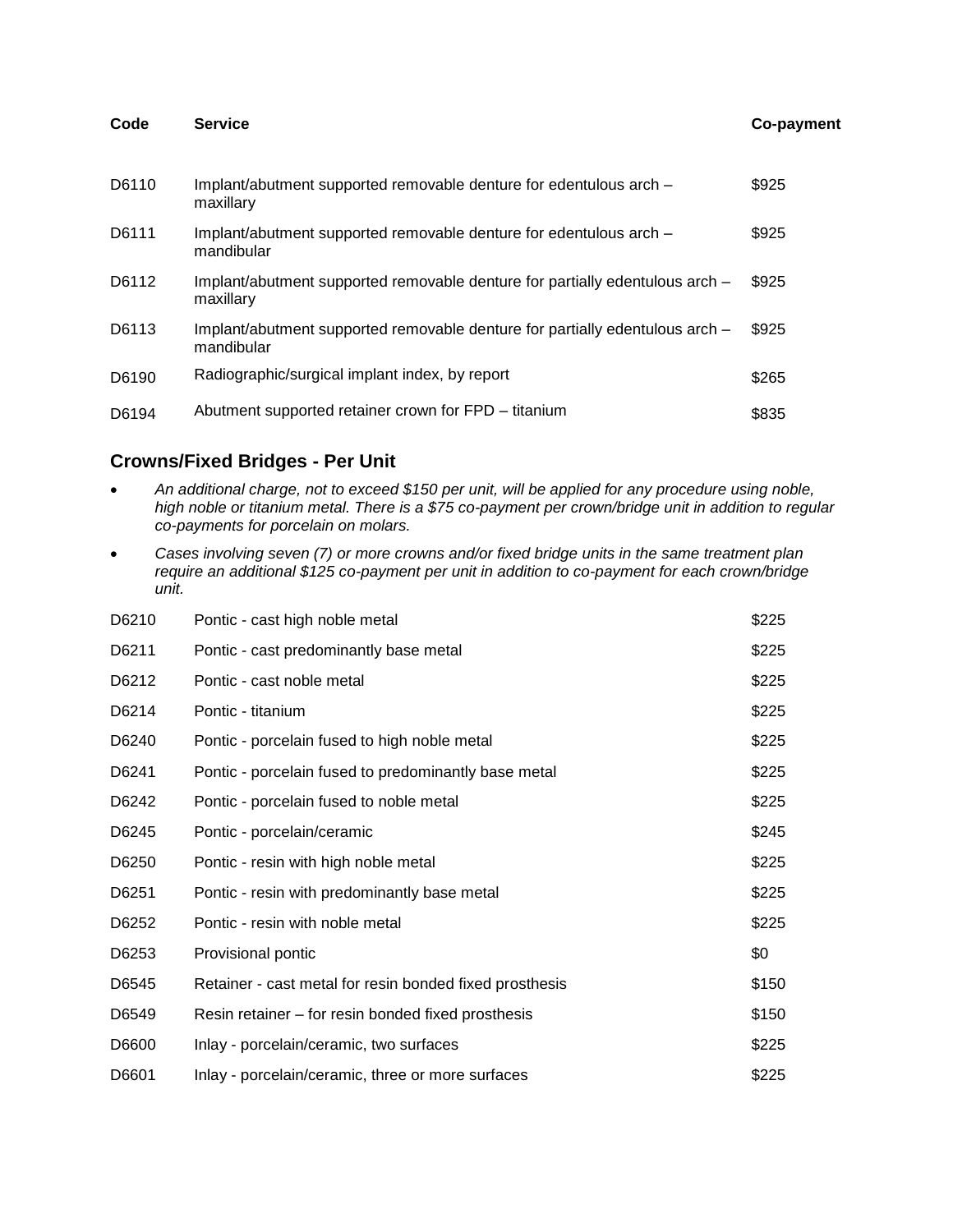| Code  | <b>Service</b>                                                | Co-payment |
|-------|---------------------------------------------------------------|------------|
| D6602 | Inlay - cast high noble metal, two surfaces                   | \$225      |
| D6603 | Inlay - cast high noble metal, three or more surfaces         | \$225      |
| D6604 | Inlay - cast predominantly base metal, two surfaces           | \$225      |
| D6605 | Inlay - cast predominantly base metal, three or more surfaces | \$225      |
| D6606 | Inlay - cast noble metal, two surfaces                        | \$225      |
| D6607 | Inlay - cast noble metal, three or more surfaces              | \$225      |
| D6608 | Onlay - porcelain/ceramic, two surfaces                       | \$225      |
| D6609 | Onlay - porcelain/ceramic, three or more surfaces             | \$225      |
| D6610 | Onlay - cast high noble metal, two surfaces                   | \$225      |
| D6611 | Onlay - cast high noble metal, three or more surfaces         | \$225      |
| D6612 | Onlay - cast predominantly base metal, two surfaces           | \$225      |
| D6613 | Onlay - cast predominantly base metal, three or more surfaces | \$225      |
| D6614 | Onlay - cast noble metal, two surfaces                        | \$225      |
| D6615 | Onlay - cast noble metal, three or more surfaces              | \$225      |
| D6710 | Crown - indirect resin based composite                        | \$225      |
| D6720 | Crown - resin with high noble metal                           | \$225      |
| D6721 | Crown - resin with predominantly base metal                   | \$225      |
| D6722 | Crown - resin with noble metal                                | \$225      |
| D6740 | Crown - porcelain/ceramic                                     | \$225      |
| D6750 | Crown - porcelain fused to high noble metal                   | \$225      |
| D6751 | Crown - porcelain fused to predominantly base metal           | \$225      |
| D6752 | Crown - porcelain fused to noble metal                        | \$225      |
| D6780 | Crown - 3/4 cast high noble metal                             | \$225      |
| D6781 | Crown - 3/4 cast predominantly base metal                     | \$225      |
| D6782 | Crown - 3/4 cast noble metal                                  | \$225      |
| D6783 | Crown - 3/4 porcelain/ceramic                                 | \$225      |
| D6790 | Crown - full cast high noble metal                            | \$225      |
| D6791 | Crown - full cast predominantly base metal                    | \$225      |
| D6792 | Crown - full cast noble metal                                 | \$225      |
| D6794 | Crown - titanium                                              | \$225      |
| D6930 | Recement fixed partial denture                                | \$0        |
| D6940 | Stress breaker                                                | \$110      |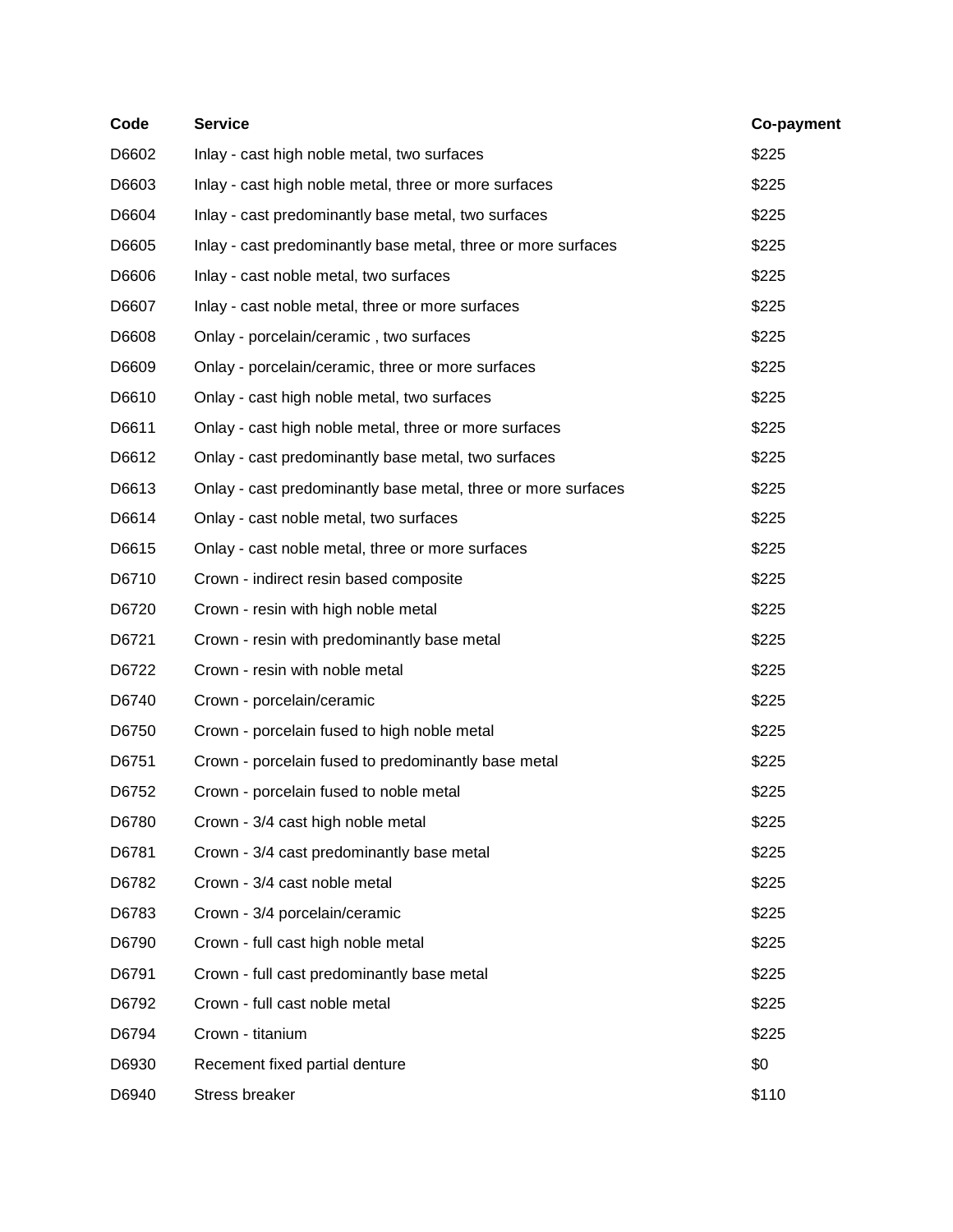| Code  | <b>Service</b>                          | Co-payment |
|-------|-----------------------------------------|------------|
| D6950 | Precision attachment                    | \$45       |
| D6980 | Fixed partial denture repair, by report | \$45       |

### **Oral Surgery**

- *Includes routine post-operative visits/treatment.*
- *The removal of asymptomatic third molars is not a covered benefit unless pathology (disease) exists, however it is available at 75% of your Health Net selected general or specialty care dentist's usual and customary fees.*

| Extraction, coronal remnants - deciduous tooth                                                                              | \$5   |
|-----------------------------------------------------------------------------------------------------------------------------|-------|
| Extraction, erupted tooth or exposed root (elevation and/or forceps removal)                                                | \$0   |
| Surgical removal of erupted tooth requiring elevation of mucoperiosteal flap<br>and removal of bone and/or section of tooth | \$30  |
| Removal of impacted tooth - soft tissue                                                                                     | \$45  |
| Removal of impacted tooth - partially bony                                                                                  | \$65  |
| Removal of impacted tooth - completely bony                                                                                 | \$80  |
| Removal of impacted tooth - completely bony, with unusual surgical<br>complications                                         | \$100 |
| Surgical removal of residual tooth roots (cutting procedure)                                                                | \$40  |
| Tooth reimplantation and/or stabilization of accidentally evulsed or displaced<br>tooth                                     | \$50  |
| Surgical access of an unerupted tooth                                                                                       | \$85  |
| Mobilization of erupted or malpositioned tooth to aid eruption                                                              | \$90  |
| Placement of device to facilitate eruption of impacted tooth                                                                | \$90  |
| Biopsy of oral tissue - hard (bone, tooth)                                                                                  | \$0   |
| Biopsy of oral tissue - soft                                                                                                | \$0   |
| Exfoliative cytological sample collection                                                                                   | \$50  |
| Brush biopsy - transepithelial sample collection                                                                            | \$50  |
| Alveoloplasty in conjunction with extractions - four or more teeth or tooth<br>spaces, per quadrant                         | \$40  |
| Alveoloplasty in conjunction with extractions - one to three teeth or tooth<br>spaces, per quadrant                         | \$15  |
| Alveoloplasty not in conjunction with extractions - four or more teeth or tooth<br>spaces, per quadrant                     | \$60  |
| Alveoloplasty not in conjunction with extractions - one to three teeth or tooth<br>spaces, per quadrant                     | \$25  |
| Removal of lateral exostosis (maxilla or mandible)                                                                          | \$80  |
|                                                                                                                             |       |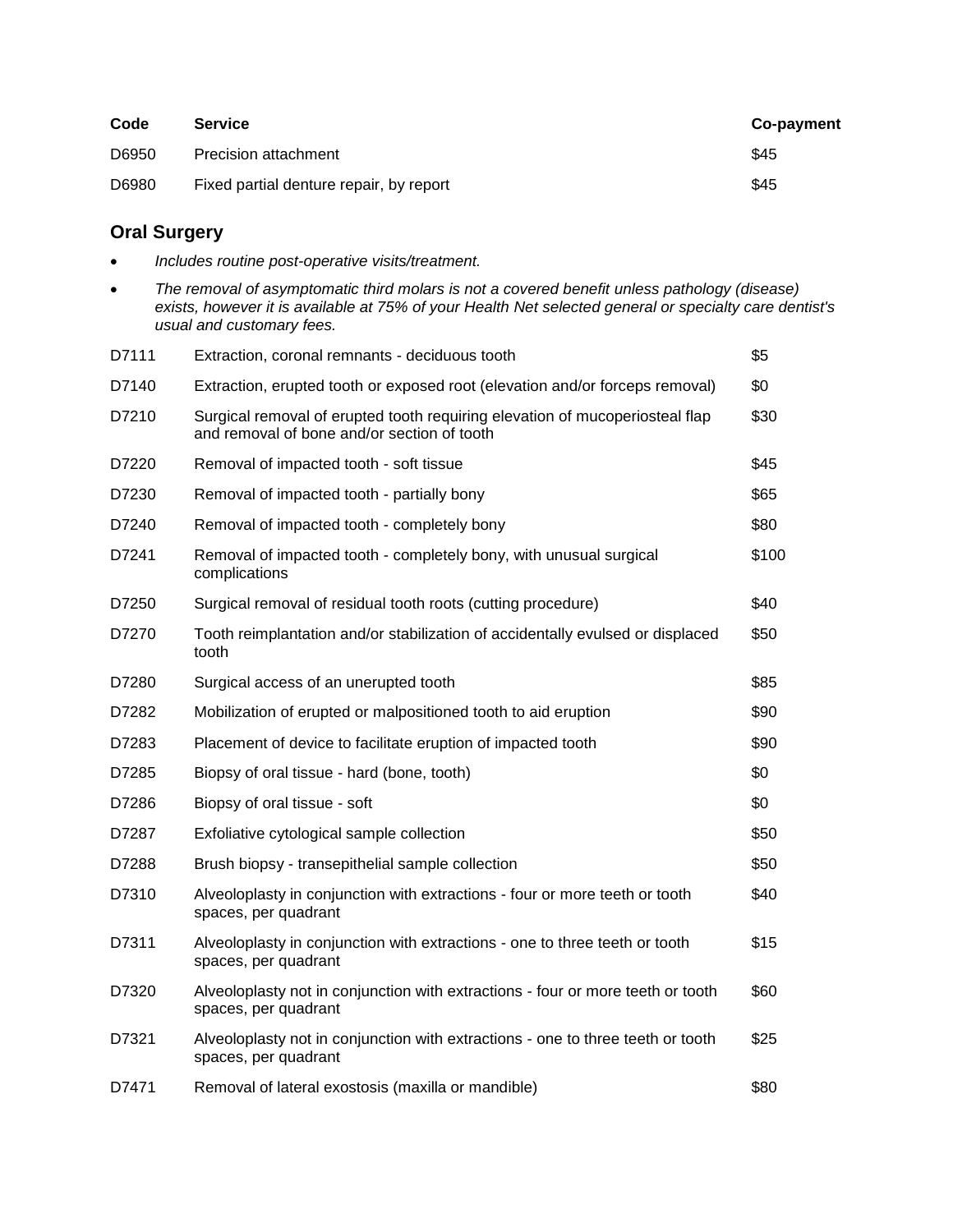| Code  | <b>Service</b>                                                                                                            | Co-payment |
|-------|---------------------------------------------------------------------------------------------------------------------------|------------|
| D7472 | Removal of torus palatinus                                                                                                | \$60       |
| D7473 | Removal of torus mandibularis                                                                                             | \$60       |
| D7485 | Surgical reduction of osseous tuberosity                                                                                  | \$60       |
| D7510 | Incision and drainage of abscess - intraoral soft tissue                                                                  | \$35       |
| D7511 | Incision and drainage of abscess - intraoral soft tissue - complicated (includes<br>drainage of multiple fascial spaces)  | \$35       |
| D7520 | Incision and drainage of abscess - extra oral soft tissue                                                                 | \$35       |
| D7521 | Incision and drainage of abscess - extra oral soft tissue - complicated<br>(includes drainage of multiple fascial spaces) | \$35       |
| D7881 | Occlusal orthotic device adjustment                                                                                       | \$10       |
| D7910 | Suture of recent small wounds up to 5 cm                                                                                  | \$25       |
| D7960 | Frenulectomy (frenectomy or frenotomy) - separate procedure                                                               | \$40       |
| D7963 | Frenuloplasty                                                                                                             | \$40       |
| D7970 | Excision of hyperplastic tissue - per arch                                                                                | \$55       |
| D7971 | Excision of pericoronal gingiva                                                                                           | \$40       |

### **Orthodontics**

*Benefits cover 24 months of usual & customary orthodontic treatment and 24 months of retention.*

| $\bullet$ | Comprehensive orthodontic benefits include all phases of treatment and fixed/removable<br>appliances. |       |  |
|-----------|-------------------------------------------------------------------------------------------------------|-------|--|
| D8010     | Limited orthodontic treatment of the primary dentition                                                | \$725 |  |
| D8020     | Limited orthodontic treatment of the transitional dentition                                           | \$725 |  |

| D8030 | Limited orthodontic treatment of the adolescent dentition         | \$725                         |
|-------|-------------------------------------------------------------------|-------------------------------|
| D8040 | Limited orthodontic treatment of the adult dentition              | \$725                         |
| D8050 | Interceptive orthodontic treatment of the primary dentition       | 25%<br><b>Discount</b>        |
| D8060 | Interceptive orthodontic treatment of the transitional dentition  | 25%<br><b>Discount</b>        |
| D8070 | Comprehensive orthodontic treatment of the transitional dentition | \$1,695                       |
| D8080 | Comprehensive orthodontic treatment of the adolescent dentition   | \$1,695                       |
| D8090 | Comprehensive orthodontic treatment of the adult dentition        | \$1,695                       |
| D8210 | Removable appliance therapy                                       | 25%<br><b>Discount</b>        |
| D8220 | Fixed appliance therapy                                           | <b>25%</b><br><b>Discount</b> |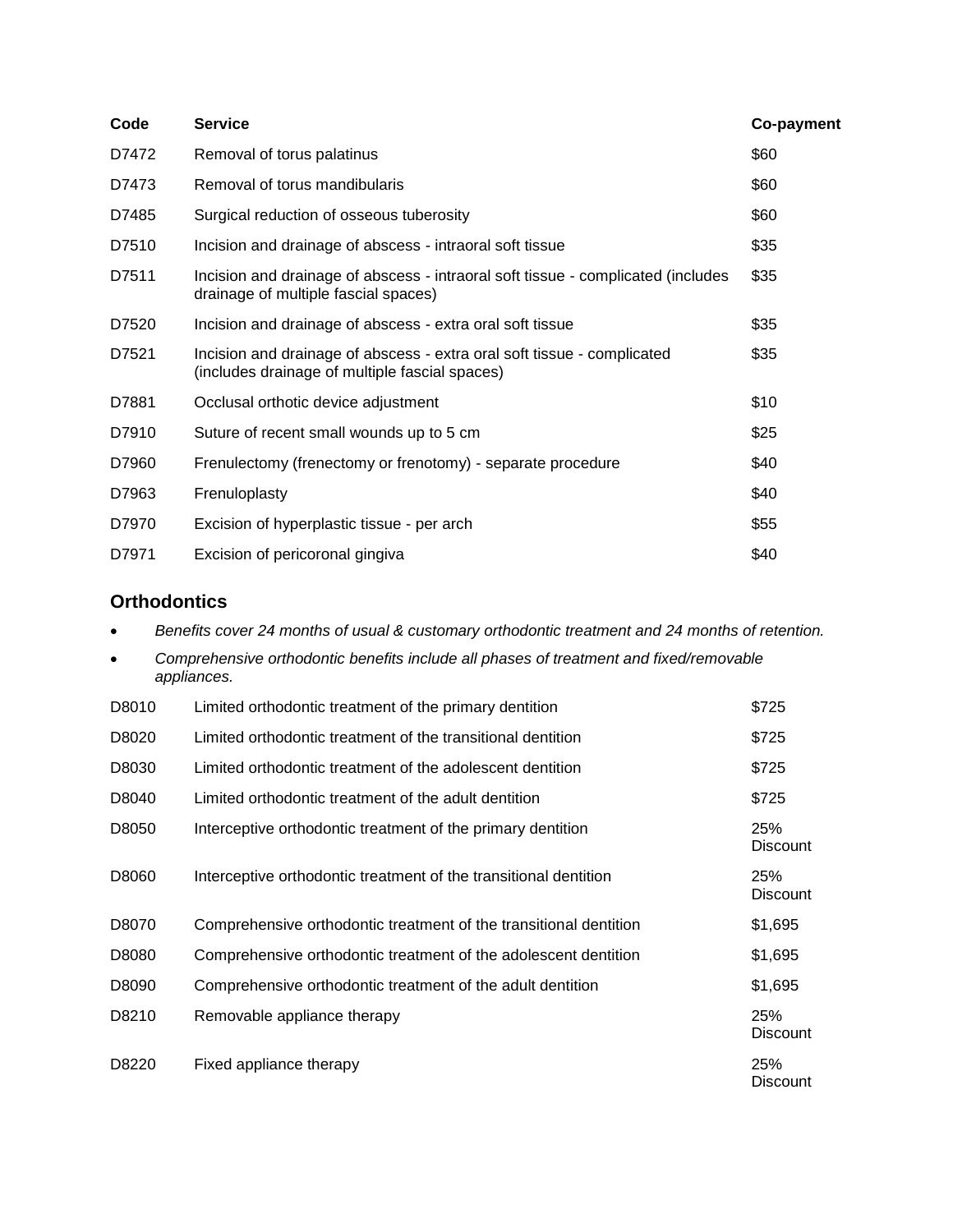| Code                               | <b>Service</b>                                                                                                     | <b>Co-payment</b> |  |
|------------------------------------|--------------------------------------------------------------------------------------------------------------------|-------------------|--|
| D8660                              | Pre-orthodontic treatment visit                                                                                    | \$0               |  |
| D8670                              | Periodic orthodontic treatment visit (as part of contract)                                                         | \$0               |  |
| D8680                              | Orthodontic retention (removal of appliances, construction and placement of<br>retainer(s))                        | \$250             |  |
| D8681                              | Removable orthodontic retainer adjustment                                                                          | \$0               |  |
| D8693                              | Rebonding or recementing; and/or repair, as required, of fixed retainers                                           | \$0               |  |
| D8694                              | Repair of fixed retainers, includes attachment                                                                     | \$0               |  |
| D8999                              | Orthodontic treatment plan and records (pre/post x-rays (cephalometric,<br>panoramic, etc.), photos, study models) | \$250             |  |
| D8999                              | Ortho visits beyond 24 months of active treatment or retention                                                     | \$25 per visit    |  |
| <b>Adjunctive General Services</b> |                                                                                                                    |                   |  |
| D9110                              | Palliative (emergency) treatment of dental pain - minor procedure                                                  | \$0               |  |
| D9120                              | Fixed partial denture sectioning                                                                                   | \$0               |  |
| D9210                              | Local anesthesia not in conjunction with operative or surgical procedures                                          | \$0               |  |
| D9211                              | Regional block anesthesia                                                                                          | \$0               |  |
| D9212                              | Trigeminal division block anesthesia                                                                               | \$0               |  |
| D9215                              | Local anesthesia                                                                                                   | \$0               |  |
| D9219                              | Evaluation for deep sedation or general anesthesia                                                                 | \$0               |  |
| D9223                              | Deep sedation/general anesthesia - each additional 15 minutes                                                      | \$45              |  |
| D9230                              | Analgesia, anxiolysis, inhalation of nitrous oxide                                                                 | \$15              |  |
| D9243                              | Intravenous moderate (conscious) sedation/analgesia - each 15 minutes                                              | \$45              |  |
| D9248                              | Non-intravenous conscious sedation                                                                                 | \$15              |  |
| D9310                              | Consultation - diagnostic service provided by dentist or physician other than<br>requesting dentist or physician   | \$0               |  |
| D9430                              | Office visit for observation (during regularly scheduled hours) - no other<br>services performed                   | \$0               |  |
| D9440                              | Office visit - after regularly scheduled hours                                                                     | \$30              |  |
| D9450                              | Case presentation, detailed and extensive treatment planning                                                       | \$0               |  |
| D9610                              | Therapeutic parenteral drug, single administration                                                                 | \$15              |  |
| D9612                              | Therapeutic parenteral drugs, two or more administrations, different<br>medications                                | \$25              |  |
| D9630                              | Other drugs and/or medicaments, by report                                                                          | \$15              |  |
| D9910                              | Application of desensitizing medicament                                                                            | \$15              |  |